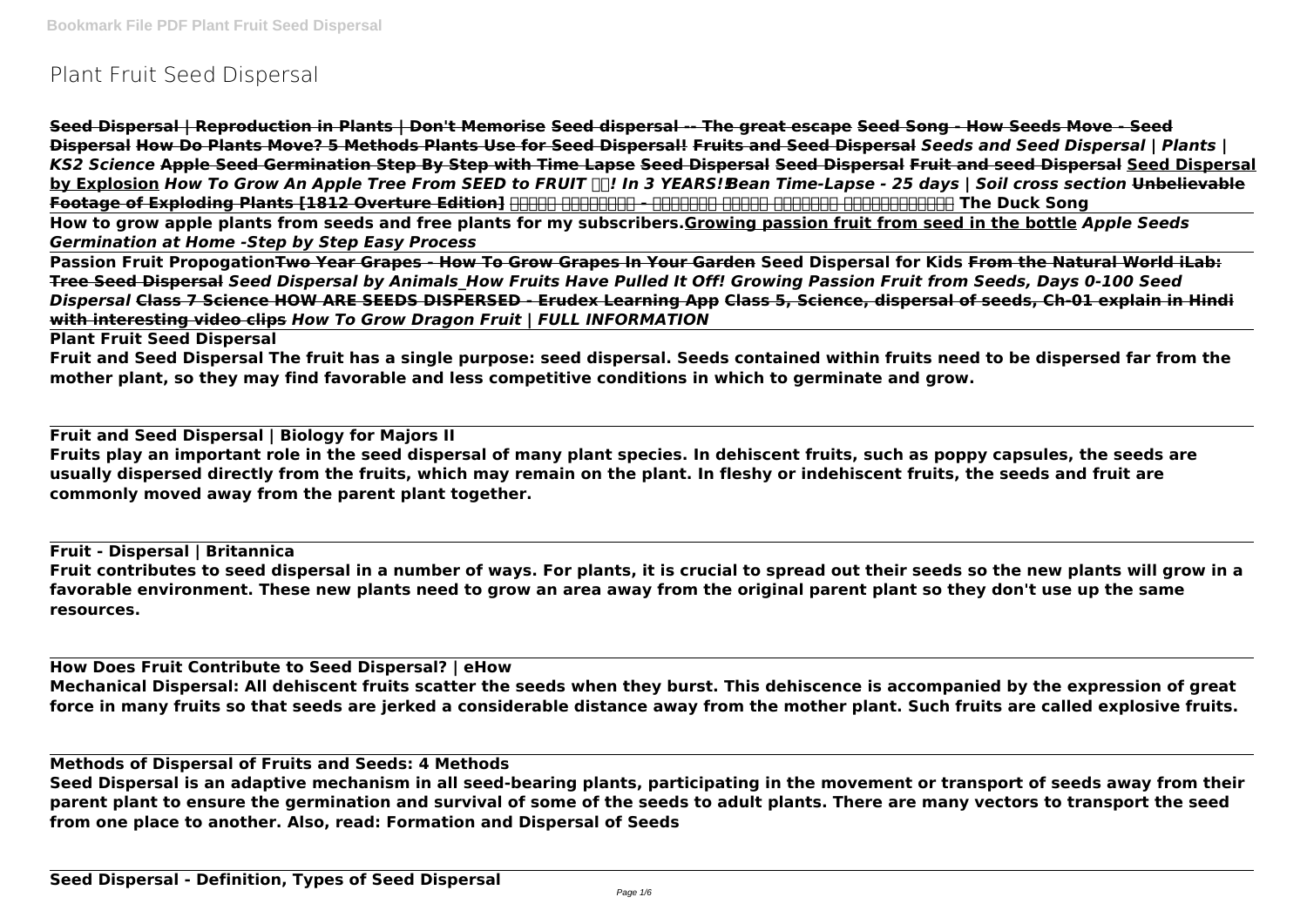**Seed dispersal Plants disperse their seeds in lots of different ways. Some seeds are transported by the wind and are shaped to float, glide or spin through the air. Plants growing near a river may...**

**How do plants spread their seeds? - BBC Bitesize**

**In this Mystery students learn about why plants grow fruit. In the activity, Science Fruit or Vegetable, students examine common grocery produce and predict if each item is a science fruit or science vegetable. Then they take a closer look at slices of the produce and search for seeds.**

**Why do plants give us fruit? - Mystery Science Seeds must be dispersed or spread away from each other and from the parent plant. This is to reduce competition between the parent plant and the new plants, and between the new plants.**

**Dispersal - Plant reproduction - KS3 Biology Revision ... Seed And Fruit Formation - Seed Dispersal Reproduction is the biological process where a new individual organism is produced by their parents. In general, plants reproduce either asexually i.e. without seed formation or sexually i.e. with seed formation.**

**Seed Formation - An Overview of Seed Dispersal Plant seeds can be dispersed in a number of different ways. Some seeds are transported by wind, and have seeds designed to float, glide or spin through the air. Plants growing near a river may use ...**

**Seed dispersal - KS2 Science - BBC Bitesize Dispersal means scattering or distribution of something. What is a fruit? Fruit is the part of the plant that protects seeds as they grow. Fruits can be fleshy and juicy—like apples and oranges—or dry like nuts or peas.**

**Biology of Plants: Seed Dispersal Plants in which seeds are dispersed due to gravity are coconuts, calabash, passion fruit, apples, hedychium, cerinthe, commelina, canna, etc.**

**Different Methods of Seed Dispersal in Plants - Gardenerdy Fruits, Seeds and Their Dispersal This series of activities, aimed at primary level, explores different aspects of fruits and seeds and looks at how and why they are dispersed. Children identify the main characteristics of fruits and seeds by making careful observations, drawing them and labelling their important features.**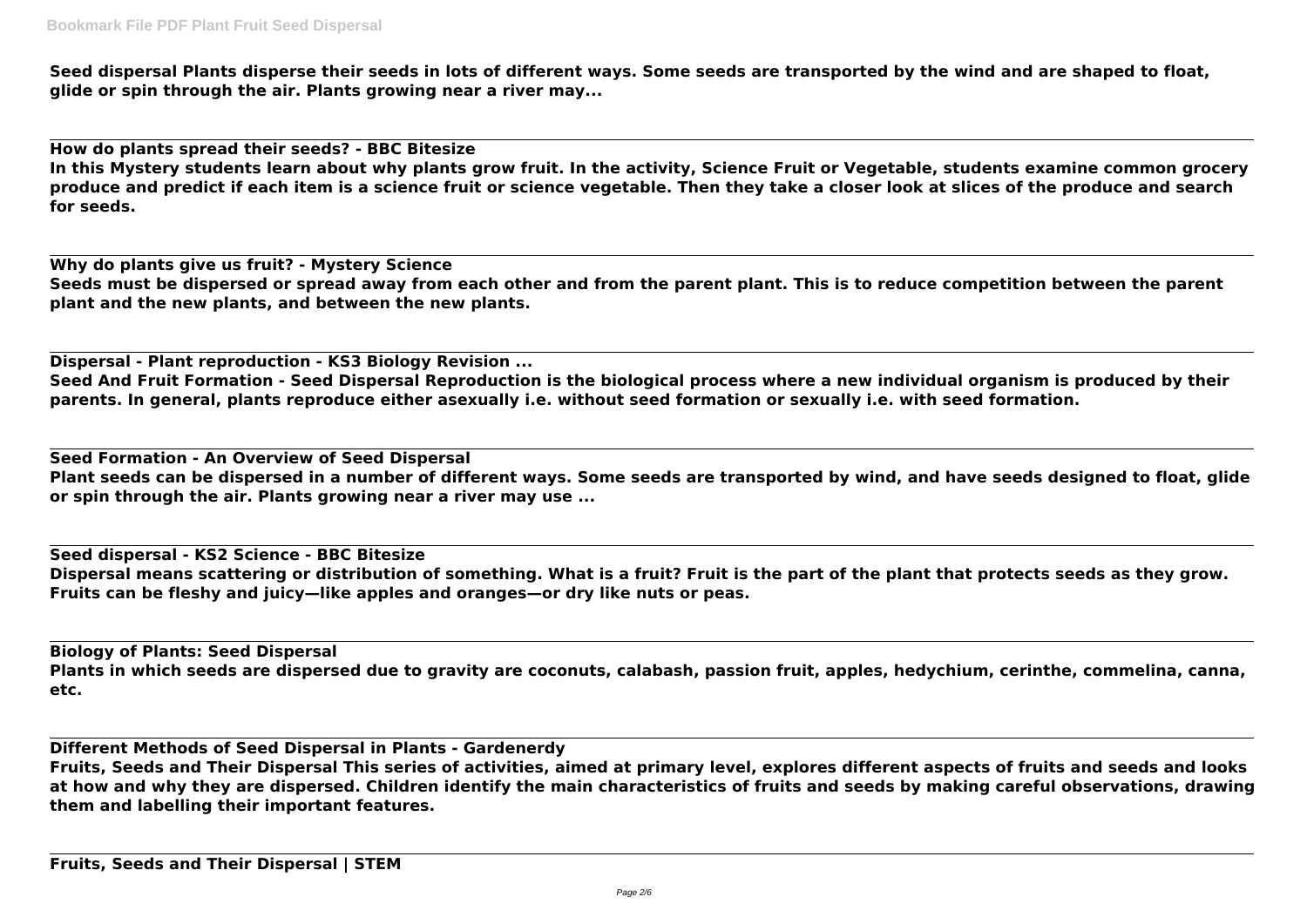**Many plants produce fruits or individual seeds covered in hooks or spines which attach the seed to the animals's fur or feathers - or, in the case of humans, to our clothes or bags. The seeds are then carried a sufficient distance from the parent plant to give them space to grow. Eventually, the seed may fall off, or be rubbed off by the animal.**

**Dispersal of Seeds by Animals - The Seed Site The seeds are usually ejected by an elastic contraction of fruit tissue. This shoots the seeds sort of like the pellets from a shotgun. Just like all the other methods of seed dispersal, some plants are better at ballistic dispersal than others. Some common examples of this type of plants are garden peas.**

**Seed Dispersal: How Do Plants Spread Their Seeds ... In flowering plants and conifers, the main dispersal stage is the seed.**

**Dispersal in Plants - Cronodon In many plants, such as grasses and lettuce, the outer integument and ovary wall are completely fused, so seed and fruit form one entity; such seeds and fruits can logically be described together as "dispersal units," or diaspores.**

**seed | Form, Function, Dispersal, & Germination | Britannica The process of internal seed dispersal begins with the plant producing fruits. Next, an animal is attracted to these fruits based on their characteristics (such as odor), and begins to feed.**

**Seed Dispersal | Reproduction in Plants | Don't Memorise Seed dispersal -- The great escape Seed Song - How Seeds Move - Seed Dispersal How Do Plants Move? 5 Methods Plants Use for Seed Dispersal! Fruits and Seed Dispersal** *Seeds and Seed Dispersal | Plants | KS2 Science* **Apple Seed Germination Step By Step with Time Lapse Seed Dispersal Seed Dispersal Fruit and seed Dispersal Seed Dispersal by Explosion** *How To Grow An Apple Tree From SEED to FRUIT ! In 3 YEARS!!Bean Time-Lapse - 25 days | Soil cross section* **Unbelievable** Footage of Exploding Plants [1812 Overture Edition] **HIRRE HIRRE - ARRET - ARRET HIRRE HIRRE The Duck Song How to grow apple plants from seeds and free plants for my subscribers.Growing passion fruit from seed in the bottle** *Apple Seeds Germination at Home -Step by Step Easy Process*

**Passion Fruit PropogationTwo Year Grapes - How To Grow Grapes In Your Garden Seed Dispersal for Kids From the Natural World iLab: Tree Seed Dispersal** *Seed Dispersal by Animals\_How Fruits Have Pulled It Off! Growing Passion Fruit from Seeds, Days 0-100 Seed Dispersal* **Class 7 Science HOW ARE SEEDS DISPERSED - Erudex Learning App Class 5, Science, dispersal of seeds, Ch-01 explain in Hindi with interesting video clips** *How To Grow Dragon Fruit | FULL INFORMATION*

**Plant Fruit Seed Dispersal**

**Fruit and Seed Dispersal The fruit has a single purpose: seed dispersal. Seeds contained within fruits need to be dispersed far from the mother plant, so they may find favorable and less competitive conditions in which to germinate and grow.**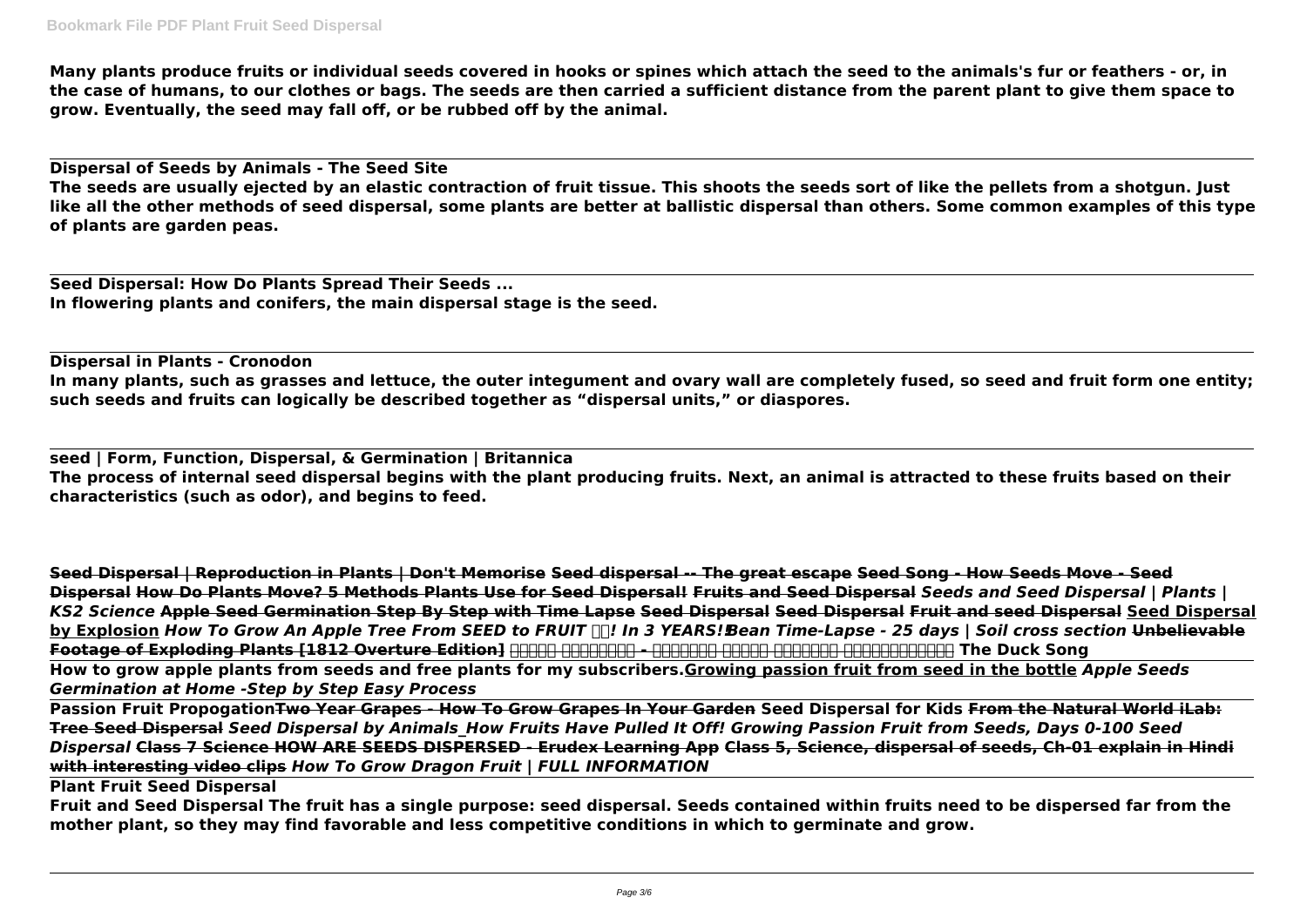# **Fruit and Seed Dispersal | Biology for Majors II**

**Fruits play an important role in the seed dispersal of many plant species. In dehiscent fruits, such as poppy capsules, the seeds are usually dispersed directly from the fruits, which may remain on the plant. In fleshy or indehiscent fruits, the seeds and fruit are commonly moved away from the parent plant together.**

**Fruit - Dispersal | Britannica Fruit contributes to seed dispersal in a number of ways. For plants, it is crucial to spread out their seeds so the new plants will grow in a favorable environment. These new plants need to grow an area away from the original parent plant so they don't use up the same resources.**

**How Does Fruit Contribute to Seed Dispersal? | eHow Mechanical Dispersal: All dehiscent fruits scatter the seeds when they burst. This dehiscence is accompanied by the expression of great force in many fruits so that seeds are jerked a considerable distance away from the mother plant. Such fruits are called explosive fruits.**

**Methods of Dispersal of Fruits and Seeds: 4 Methods Seed Dispersal is an adaptive mechanism in all seed-bearing plants, participating in the movement or transport of seeds away from their parent plant to ensure the germination and survival of some of the seeds to adult plants. There are many vectors to transport the seed from one place to another. Also, read: Formation and Dispersal of Seeds**

**Seed Dispersal - Definition, Types of Seed Dispersal Seed dispersal Plants disperse their seeds in lots of different ways. Some seeds are transported by the wind and are shaped to float, glide or spin through the air. Plants growing near a river may...**

**How do plants spread their seeds? - BBC Bitesize In this Mystery students learn about why plants grow fruit. In the activity, Science Fruit or Vegetable, students examine common grocery produce and predict if each item is a science fruit or science vegetable. Then they take a closer look at slices of the produce and search for seeds.**

**Why do plants give us fruit? - Mystery Science Seeds must be dispersed or spread away from each other and from the parent plant. This is to reduce competition between the parent plant and the new plants, and between the new plants.**

**Dispersal - Plant reproduction - KS3 Biology Revision ...**

**Seed And Fruit Formation - Seed Dispersal Reproduction is the biological process where a new individual organism is produced by their parents. In general, plants reproduce either asexually i.e. without seed formation or sexually i.e. with seed formation.**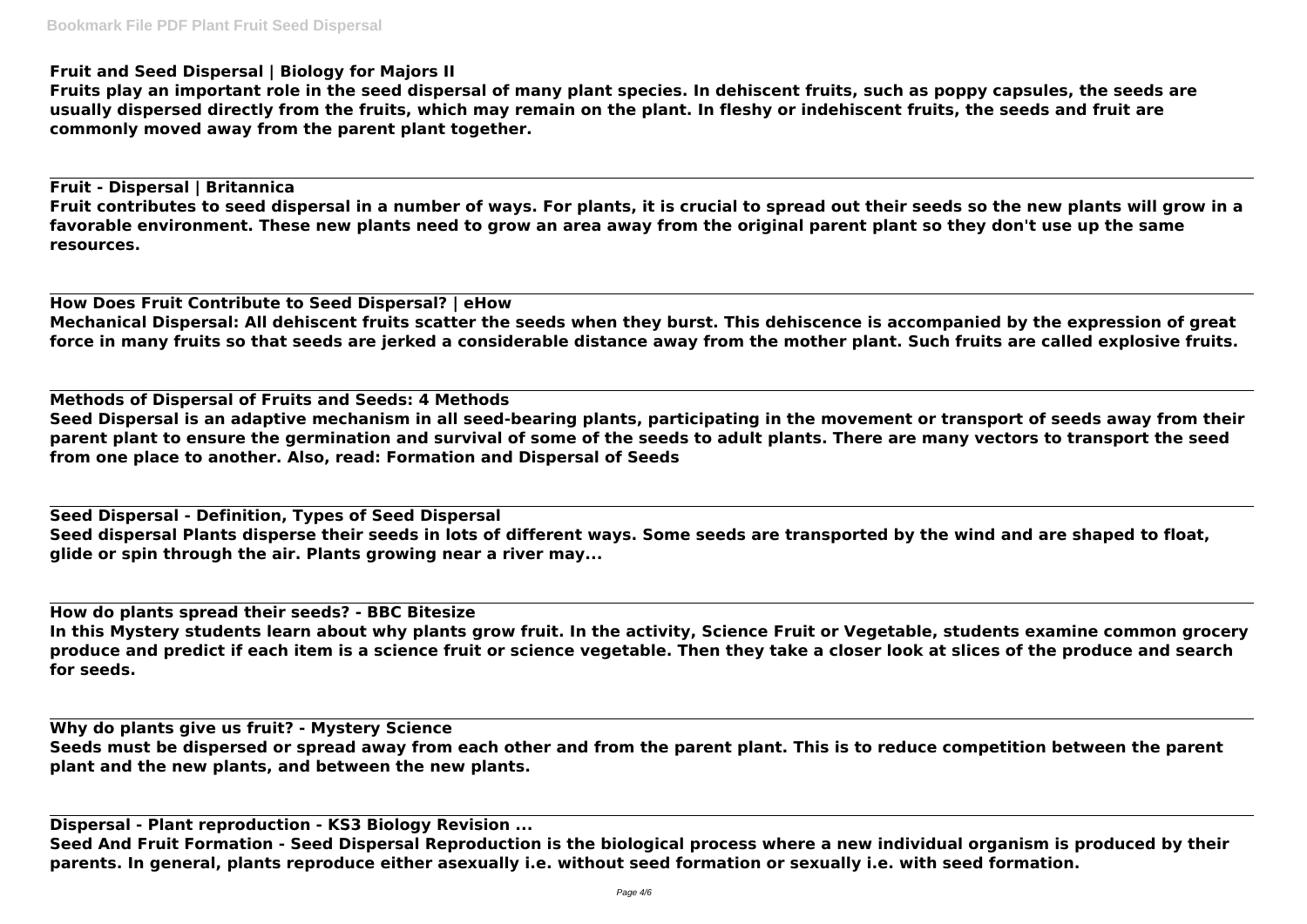**Seed Formation - An Overview of Seed Dispersal Plant seeds can be dispersed in a number of different ways. Some seeds are transported by wind, and have seeds designed to float, glide or spin through the air. Plants growing near a river may use ...**

**Seed dispersal - KS2 Science - BBC Bitesize Dispersal means scattering or distribution of something. What is a fruit? Fruit is the part of the plant that protects seeds as they grow. Fruits can be fleshy and juicy—like apples and oranges—or dry like nuts or peas.**

**Biology of Plants: Seed Dispersal Plants in which seeds are dispersed due to gravity are coconuts, calabash, passion fruit, apples, hedychium, cerinthe, commelina, canna, etc.**

**Different Methods of Seed Dispersal in Plants - Gardenerdy Fruits, Seeds and Their Dispersal This series of activities, aimed at primary level, explores different aspects of fruits and seeds and looks at how and why they are dispersed. Children identify the main characteristics of fruits and seeds by making careful observations, drawing them and labelling their important features.**

**Fruits, Seeds and Their Dispersal | STEM Many plants produce fruits or individual seeds covered in hooks or spines which attach the seed to the animals's fur or feathers - or, in the case of humans, to our clothes or bags. The seeds are then carried a sufficient distance from the parent plant to give them space to grow. Eventually, the seed may fall off, or be rubbed off by the animal.**

**Dispersal of Seeds by Animals - The Seed Site The seeds are usually ejected by an elastic contraction of fruit tissue. This shoots the seeds sort of like the pellets from a shotgun. Just like all the other methods of seed dispersal, some plants are better at ballistic dispersal than others. Some common examples of this type of plants are garden peas.**

**Seed Dispersal: How Do Plants Spread Their Seeds ... In flowering plants and conifers, the main dispersal stage is the seed.**

**Dispersal in Plants - Cronodon In many plants, such as grasses and lettuce, the outer integument and ovary wall are completely fused, so seed and fruit form one entity; such seeds and fruits can logically be described together as "dispersal units," or diaspores.**